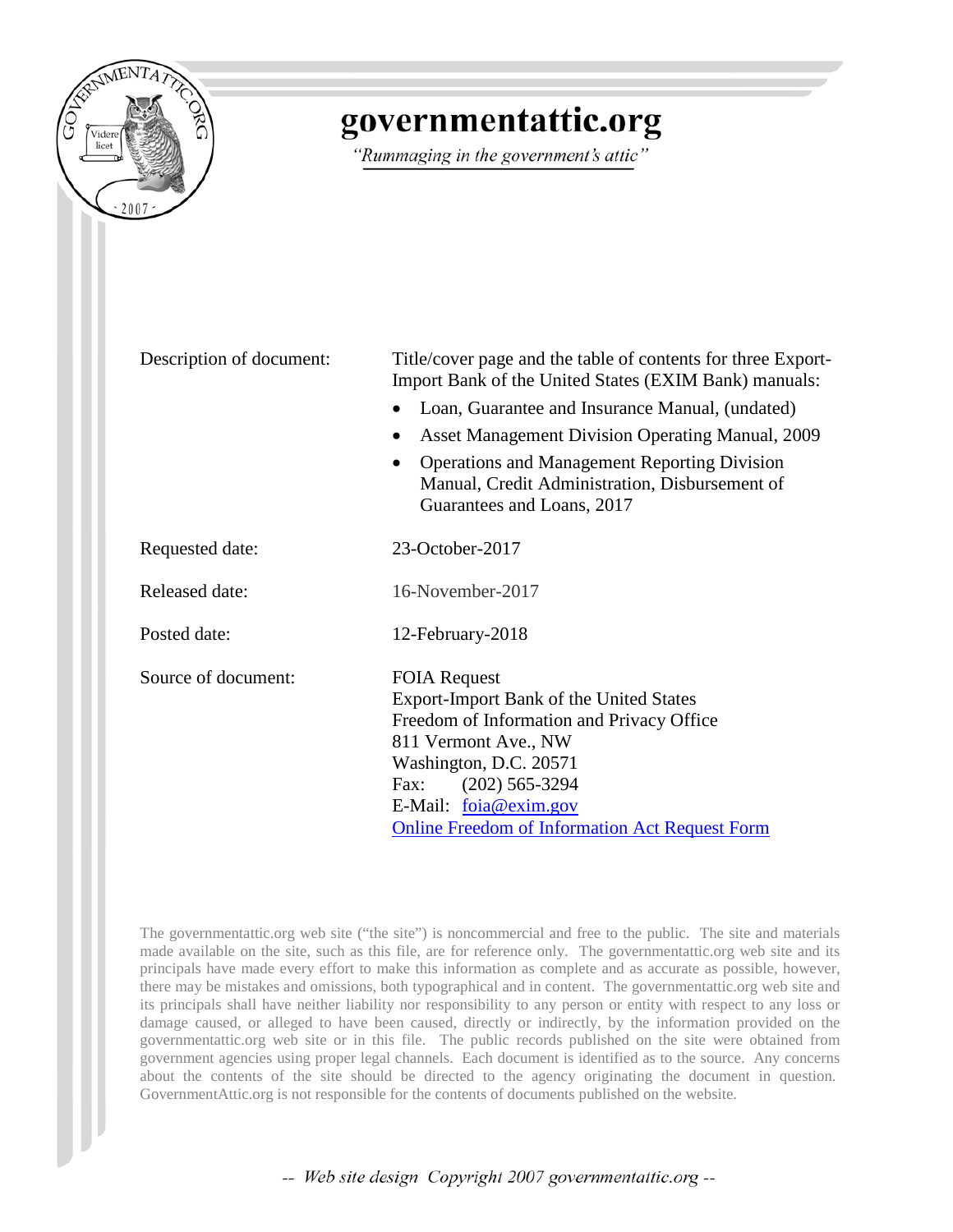

November 16, 2017

**Via Electronic Mail** 

#### **Re: FOIA Request# 201800006F**

This is the final response to your Freedom of Information Act (FOIA) request to the Export-Import Bank of the United States (Ex-Im Bank). We received your request in our FOIA Office via U.S. Mail on October 23, 2017. You requested "a copy of the title/cover page and the table of contents for the Loan, Guarantee and Insurance Manual, Asset Management Division Operating Manual and The Operations and Data Quality Division Manual."

We conducted a comprehensive search of the files within the Office of the CFO, Asset Management Division; the Office of Innovation and Performance, Operations and Management Reporting and the Office of the SVP Credit and Risk Management, Credit Policy Division for records that would be responsive to your request. These are the components within Ex-Im Banlc in which responsive records could reasonably be expected to be found. The search produced the attached records. After carefully reviewing the responsive documents, we have determined they are releasable in their entirety; no deletions or exemptions have been claimed. For your convenience, we are attaching the docwnents to this message as PDF files. Also, please note that the Loan, Guarantee and Insurance Manual does not have a cover page.

For your information, Congress excluded three discrete categories of law enforcement and national security records from the requirements of the FOIA. See 5 U.S.C. §552(c) (2006 & Supp. IV 2010). This response is limited to those records that are subject to the requirements of the FOIA. This is a standard notification that is given to all of our requesters and should not be taken as an indication that excluded records do, or do not, exist.

Ex-Im Bank's FOIA regulations at 12 C.F.R.404.9 (a) state that Ex-Im Bank shall charge fees to recover the full allowable direct cost it incurs in processing request. In this instance, because the first 100 pages are free, there is no charge.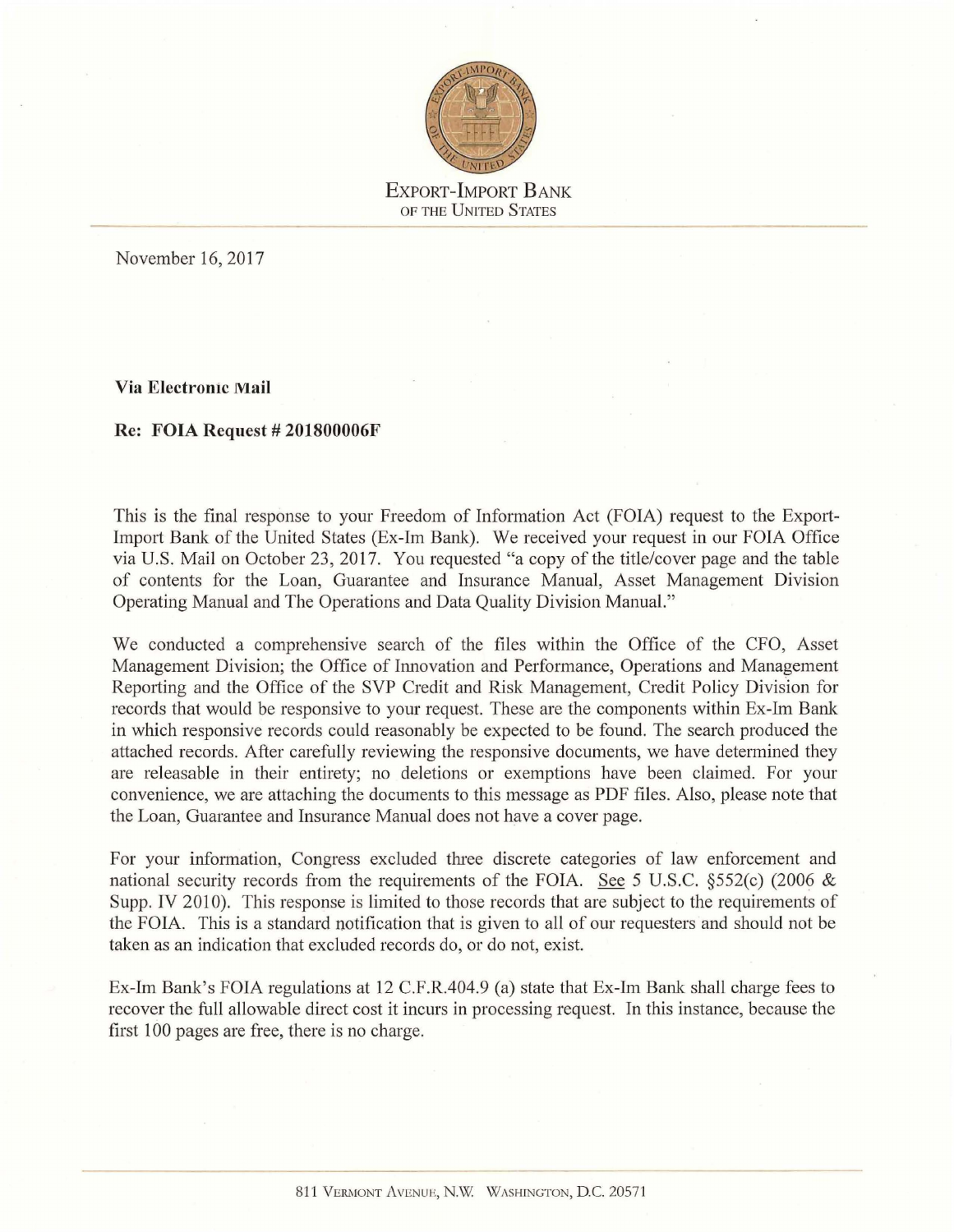I trust that this information fully satisfies your request. If you need further assistance or would like to discuss any aspect of your request please do not hesitate to contact our FOIA Public Liaison, Ms. Lennell Jackson at (202) 565-3290 or by E-Mail at Lennell.Jackson@exim.gov.

Sincerely,

*~~Jvf)* Chief FOIA Officer

Attachment: Responsive Documents (1 PDF file)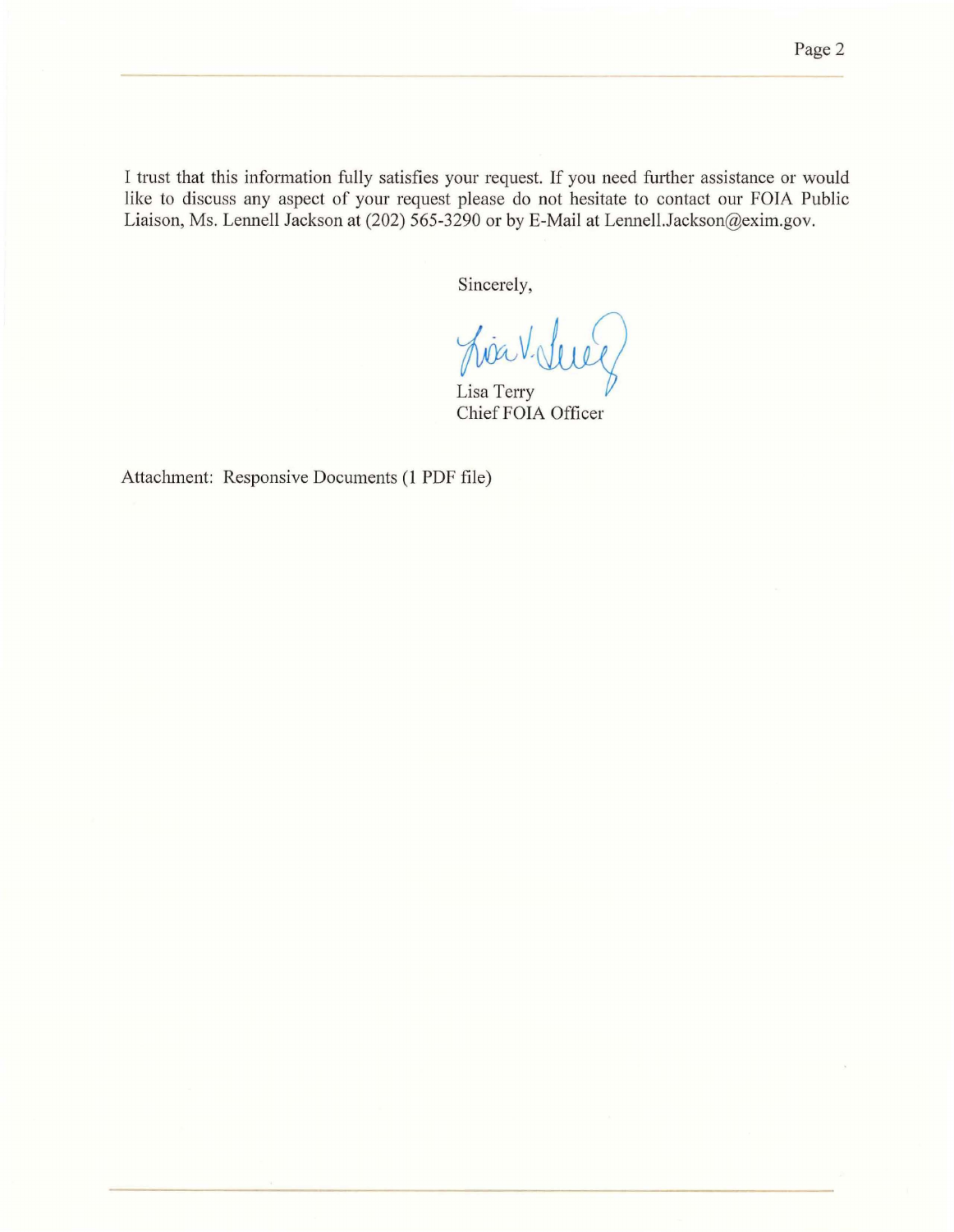| <b>Chapter</b>       | <b>Table of Contents</b>                                                                             | As<br>Of  | link       |
|----------------------|------------------------------------------------------------------------------------------------------|-----------|------------|
| Preface              | Purpose, Scope and Organization of Manual                                                            | 05/17     | <b>PDF</b> |
| Chapter 1            | Overview of the Credit Process                                                                       | 06/17     | <b>PDF</b> |
| Chapter 2            | <b>Credit Environment</b>                                                                            | 05/17     | <b>PDF</b> |
| Chapter 2            | Exhibit A                                                                                            | 05/17     | <b>PDF</b> |
| Chapter 3            | <b>Financing Products</b>                                                                            | 05/17     | <b>PDF</b> |
| Chapter 4            | Application Intake                                                                                   | 06/17     | <b>PDF</b> |
| Chapter 5            | <b>Standard Letter of Interest</b>                                                                   | 06/17     | <b>PDF</b> |
| Chapter <sub>6</sub> | Standard Medium-Term Preliminary Commitments, Final Commitments and<br><b>Insurance Applications</b> | 06/17     | <b>PDF</b> |
| Chapter 7            | Standard Long-Term Preliminary Commitments and Final Commitments                                     | 05/17     | <b>PDF</b> |
| Chapter 8            | <b>Standard Credit Structure</b>                                                                     | 05/17     | <b>PDF</b> |
| Chapter 9            | <b>Credit Documentation</b>                                                                          | 09/17     | <b>PDF</b> |
| Chapter 10           | Approved Finance Providers: Insured Lenders and Master Guarantee<br>Agreements                       | 06/17     | <b>PDF</b> |
| Chapter 10           | Appendices                                                                                           |           |            |
|                      | CH 10 Appendix 10-A                                                                                  | 07/17     | <b>PDF</b> |
|                      | CH 10 Appendix 10-B1                                                                                 | 06/17     | <b>PDF</b> |
|                      | CH 10 Appendix 10-B2                                                                                 | 06/17     | <b>PDF</b> |
|                      | CH 10 Appendix 10-B3                                                                                 | 06/17     | <b>PDF</b> |
|                      | CH 10 Appendix 10-C1                                                                                 | 06/17     | <b>PDF</b> |
|                      | CH 10 Appendix 10-C2                                                                                 | 06/17     | <b>PDF</b> |
|                      | CH 10 Appendix 10-C3                                                                                 | 06/17     | <b>PDF</b> |
|                      | CH 10 Appendix 10-D1                                                                                 | 06/17     | <b>PDF</b> |
|                      | CH 10 Appendix 10-D2                                                                                 | 06/17     | <b>PDF</b> |
| Chapter 11           | Amendment and Cancellation                                                                           | 06/17     | <b>PDF</b> |
| Chapter 12           | <b>Credit Guarantee Facilities</b>                                                                   | 06/17     | <b>PDF</b> |
| Chapter 13           | <b>Aircraft Finance</b>                                                                              | 09/17 PDF |            |
| Chapter 13           | Appendices                                                                                           |           |            |
|                      | CH 13 Appendix 13-A thru D                                                                           | 09/17     | <b>PDF</b> |
|                      | CH 13 Appendix 13-E                                                                                  | 09/17     | <b>PDF</b> |
|                      | CH 13 Appendix 13-F                                                                                  | 09/17     | <b>PDF</b> |
|                      | CH 13 Appendix 13-G                                                                                  | 09/17     | <b>PDF</b> |
| Chapter 14           | Project Finance                                                                                      | 05/17     | <b>PDF</b> |
| Chapter 15-A         | Chapter 15 - A Short-Term Insurance - Multibuyer Policies Underwriting<br>Manual                     | 03/17     | <b>PDF</b> |
|                      | Appendices                                                                                           |           |            |
|                      | Appendix A Broker Application and Broker Code of Conduct                                             | 02/16     | <b>PDF</b> |
|                      | Appendix B Sample Quotation Underwriting Summary                                                     | 02/16     | <b>PDF</b> |
|                      | Appendix C SBCL Underwriting Summary                                                                 | 02/16     | <b>PDF</b> |
|                      | Appendix-D Multibuyer Policy Text                                                                    | 02/16     | <b>PDF</b> |
|                      |                                                                                                      |           |            |

## **Loan, Guarantee and Insurance Manual Table of Contents - Summary**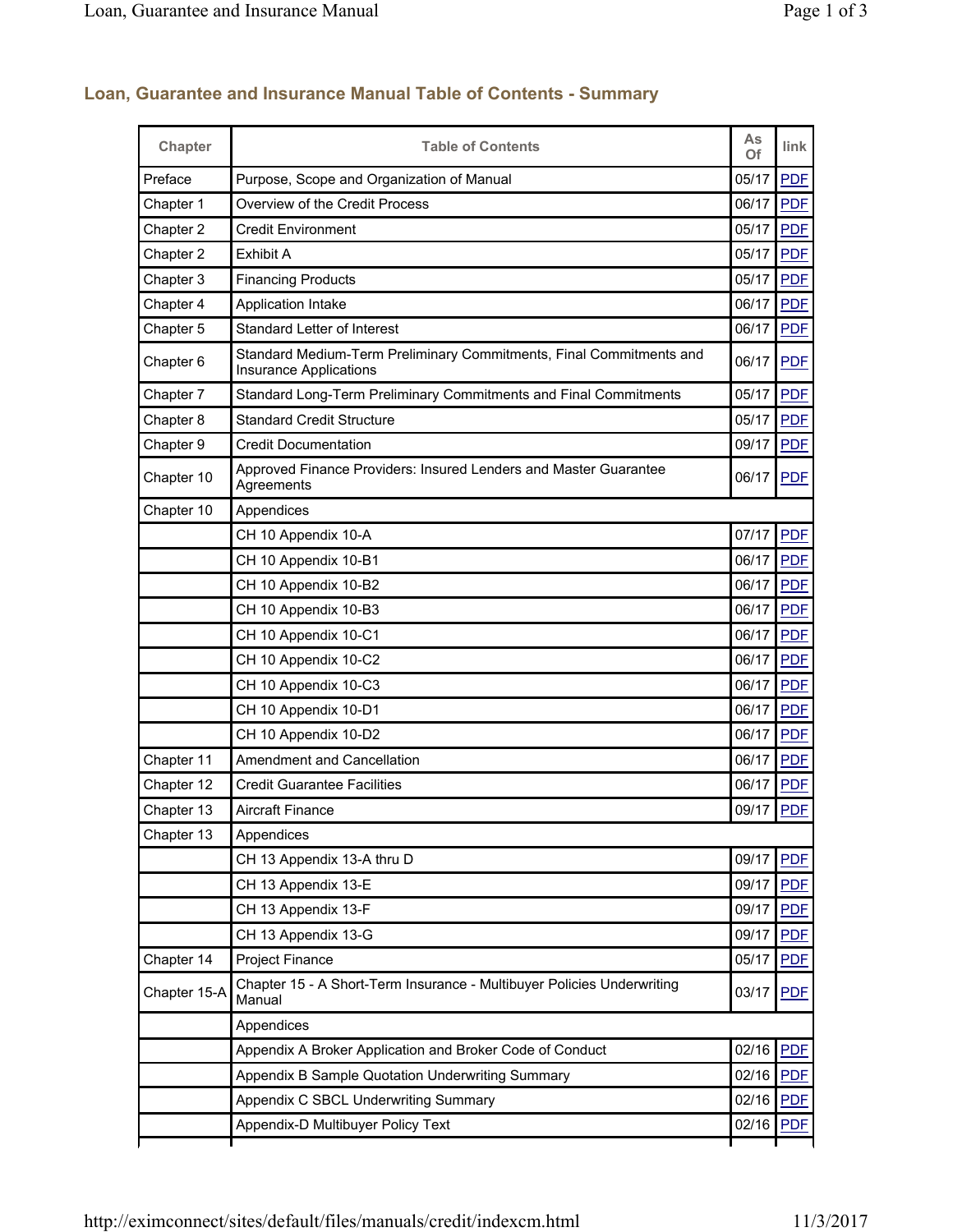|              | Appendix E Express Ins Policy Text                                                                                                        | 02/16 PDF |            |
|--------------|-------------------------------------------------------------------------------------------------------------------------------------------|-----------|------------|
|              | Appendix F Industry Loss Ratio                                                                                                            | 02/16     | <b>PDF</b> |
| Chapter 15-B | Short-Term Insurance-Single Buyer Policies Underwriting Manual                                                                            | 05/17     | <b>PDF</b> |
| Chapter 15-B | Appendices to Chapter 15 Part B:                                                                                                          |           |            |
|              | Appendix 15-A(1) ESS Process in Ex-Im Online                                                                                              | 05/17     | <b>PDF</b> |
|              | Appendix 15-A(2) Guidance for Preparation of ESS Policy Credit Memoranda                                                                  | 05/17     | <b>PDF</b> |
|              | Appendix 15-B(1) FIBC Process in Ex-Im Online                                                                                             | 05/17     | <b>PDF</b> |
|              | Appendix 15-B(2) Guidance for Preparation of FIBC Policy Credit Memoranda                                                                 | 05/17     | <b>PDF</b> |
|              | Appendix 15-C(1) IBCL Process in Ex-Im Online                                                                                             | 05/17     | <b>PDF</b> |
|              | Appendix 15-C(2) Guidance for Preparation of IBCL Credit Memoranda                                                                        | 05/17     | <b>PDF</b> |
|              | Appendix 15-D Berne Union                                                                                                                 | 05/17     | <b>PDF</b> |
| Chapter 16   | Working Capital Guarantee Program                                                                                                         | 05/17     | <b>PDF</b> |
| Chapter 16   | Overview of the Working Capital Guarantee Program (16.1)                                                                                  | 05/17     | <b>PDF</b> |
| Chapter 16   | Credit Memorandum (16.2)                                                                                                                  | 05/17     | <b>PDF</b> |
| Chapter 16   | Approval Process (16.3)                                                                                                                   | 05/17     | <b>PDF</b> |
| Chapter 16   | Special Conditions (16.4)                                                                                                                 | 05/17     | <b>PDF</b> |
| Chapter 16   | Waivers/Side Letters and Amendments (16.5)                                                                                                | 05/17     | <b>PDF</b> |
| Chapter 16   | Annual Reviews (16.6)                                                                                                                     | 05/17     | <b>PDF</b> |
| Chapter 16   | Fast Track Loan Facilities (16.7)                                                                                                         | 05/17     | <b>PDF</b> |
| Chapter 16   | Problem Loans (16.8)                                                                                                                      | 05/17     | <b>PDF</b> |
| Chapter 16   | Delegated Authority Case Processing (16.9)                                                                                                | 05/17     | <b>PDF</b> |
| Chapter 16   | Delegated Authority Lender Evaluation Procedures (16.10)                                                                                  | 05/17     | <b>PDF</b> |
| Chapter 16   | Policies and Procedures for Delegated Authority Lender Examinations Working<br>Capital Guarantee Program Business Credit Division (16.11) | 05/17     | <b>PDF</b> |
| Chapter 16   | Supply Chain Finance Guarantee Program Overview (16.12)                                                                                   | 05/17     | <b>PDF</b> |
| Chapter 16   | Appendices                                                                                                                                |           |            |
|              | CH 16 WCGP Manual Appendix A                                                                                                              | 05/17     | <b>PDF</b> |
|              | CH 16 Appendix B MGA                                                                                                                      | 05/17     | <b>PDF</b> |
|              | CH 16 Appendix C Borrower Agreement                                                                                                       | 05/17     | <b>PDF</b> |
|              | CH 16 Appendix D Delegated Authority Letter Agreement                                                                                     | 05/17     | <b>PDE</b> |
|              | CH 16 Appendix E Loan Authorization Notice                                                                                                | 05/17     | <b>PDF</b> |
|              | CH 16 Appendix F Loan Authorization Agreement                                                                                             | 05/17     | <b>PDF</b> |
|              | CH 16 Appendix G Economic Impact Certification                                                                                            | 05/17     | <b>PDF</b> |
|              | CH 16 Appendix H Fast Track Lender Agreement                                                                                              | 05/17     | <b>PDF</b> |
|              | CH 16 Appendix I Fast Track Borrower Agreement                                                                                            | 05/17     | <b>PDF</b> |
|              | CH 16 Appendix J Fast Track Loan Authorization Agreement                                                                                  | 05/17     | <b>PDF</b> |
|              | CH 16 Appendix K WCGP Claims Checklist                                                                                                    | 05/17     | <b>PDF</b> |
|              | CH 16 Appendix L Sample Waiver and Amendment Letters                                                                                      | 05/17     | <b>PDF</b> |
|              | CH 16 Appendix M Sample Credit Memoranda                                                                                                  | 05/17     | <b>PDF</b> |
|              | CH 16 Appendix N Exporter Supply Chain Guarantee Program                                                                                  | 05/17     | <b>PDF</b> |
| Chapter 17   | Global Credit Express ("GCE")                                                                                                             | 06/17     | <b>PDF</b> |
| Chapter 17   | Appendices to Chapter 17:                                                                                                                 |           |            |
|              |                                                                                                                                           |           |            |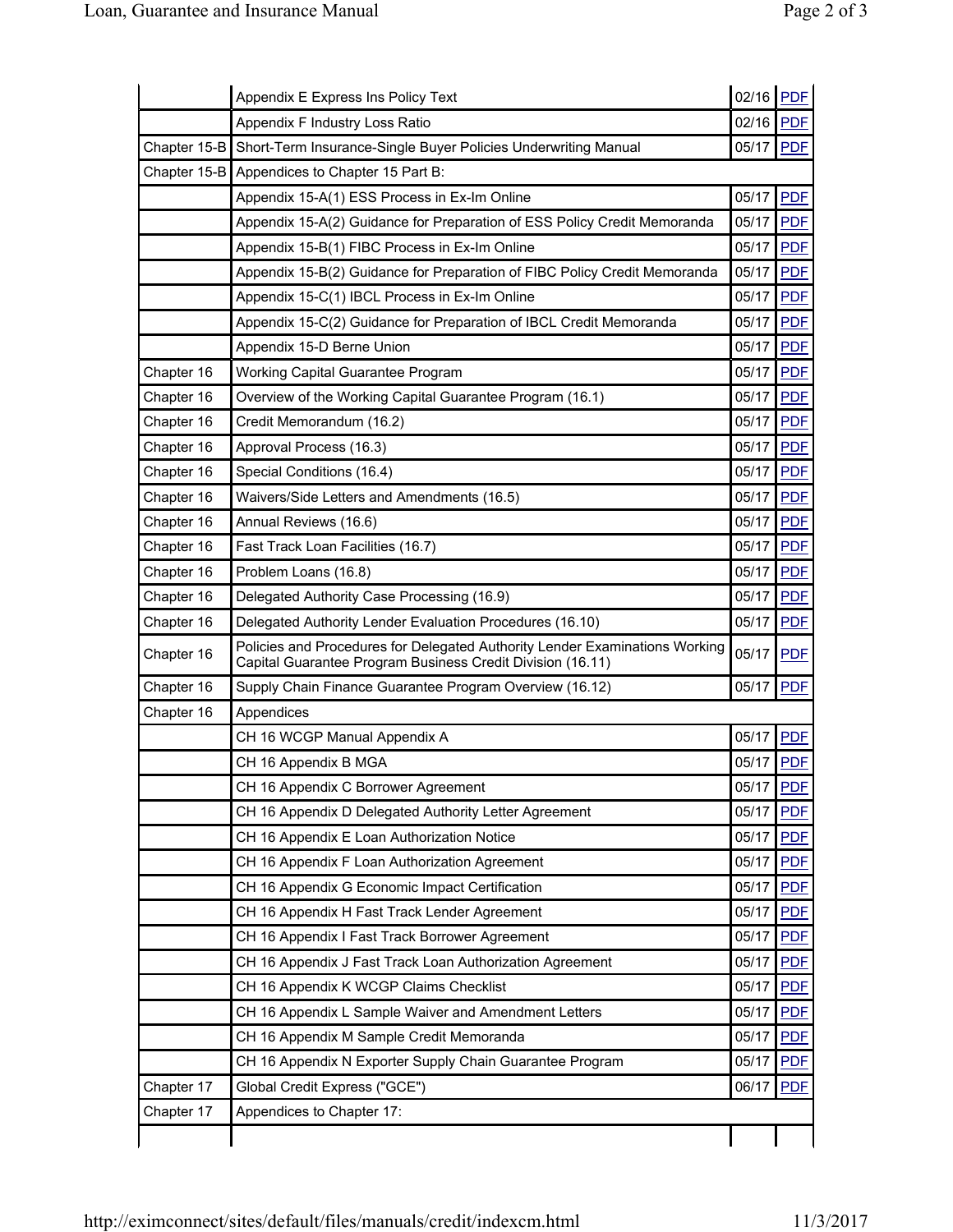|            | Appendix 17-A Global Credit Express Application Form                                    | 06/17 | <b>PDF</b> |
|------------|-----------------------------------------------------------------------------------------|-------|------------|
|            | Appendix 17-B CRTI Request Form                                                         | 06/17 | <b>PDF</b> |
|            | Appendix 17-C Exporter Score Worksheet                                                  | 06/17 | <b>PDF</b> |
|            | Appendix 17-D Credit Memorandum template                                                | 06/17 | <b>PDF</b> |
|            | Appendix 17-E Commitment Letter with Annex A template and sample Special<br>Conditions  | 06/17 | <b>PDF</b> |
|            | Appendix 17-F Operative Memorandum template                                             | 06/17 | <b>PDF</b> |
|            | Appendix 17-G Global Credit Express Credit Standards                                    | 06/17 | <b>PDF</b> |
| Chapter 18 | <b>Tied Aid</b>                                                                         | 09/17 | <b>PDF</b> |
| Chapter 18 | Attachment A                                                                            | 03/14 | <b>PDF</b> |
| Chapter 19 | Private Export Funding Corporation                                                      | 04/17 | <b>PDF</b> |
| Chapter 20 | Co-Financing                                                                            | 05/17 | <b>PDF</b> |
| Chapter 20 | Attachment   & II                                                                       | 05/17 | <b>PDF</b> |
| Chapter 21 | Sub-sovereign Risk                                                                      | 06/17 | <b>PDF</b> |
| Chapter 22 | <b>Post Operative Monitoring</b>                                                        | 05/17 | <b>PDF</b> |
| Chapter 23 | <b>Credit Policy</b>                                                                    | 05/17 | <b>PDF</b> |
| Chapter 24 | Credit Review & Compliance Division                                                     | 05/17 | <b>PDF</b> |
| Chapter 24 | Appendices to Chapter 24:                                                               |       |            |
|            | Appendix 24-A CRTI Transaction Due Diligence Guidelines (includes<br>Attachments 1 - 4) | 05/17 | <b>PDF</b> |
|            | Attachment 5 Due Diligence CRTI Risk Screening Request Form                             | 05/17 | <b>XLS</b> |
| Chapter 25 | Changes Impacting LO Procedures Bankwide                                                | 05/17 | <b>PDF</b> |
| Chapter 26 | <b>Customer Experience Office</b>                                                       | 05/17 | <b>PDF</b> |

*Please refer to the "Important Notice' in the Preface of this manual.* 

#### **Top of Page.**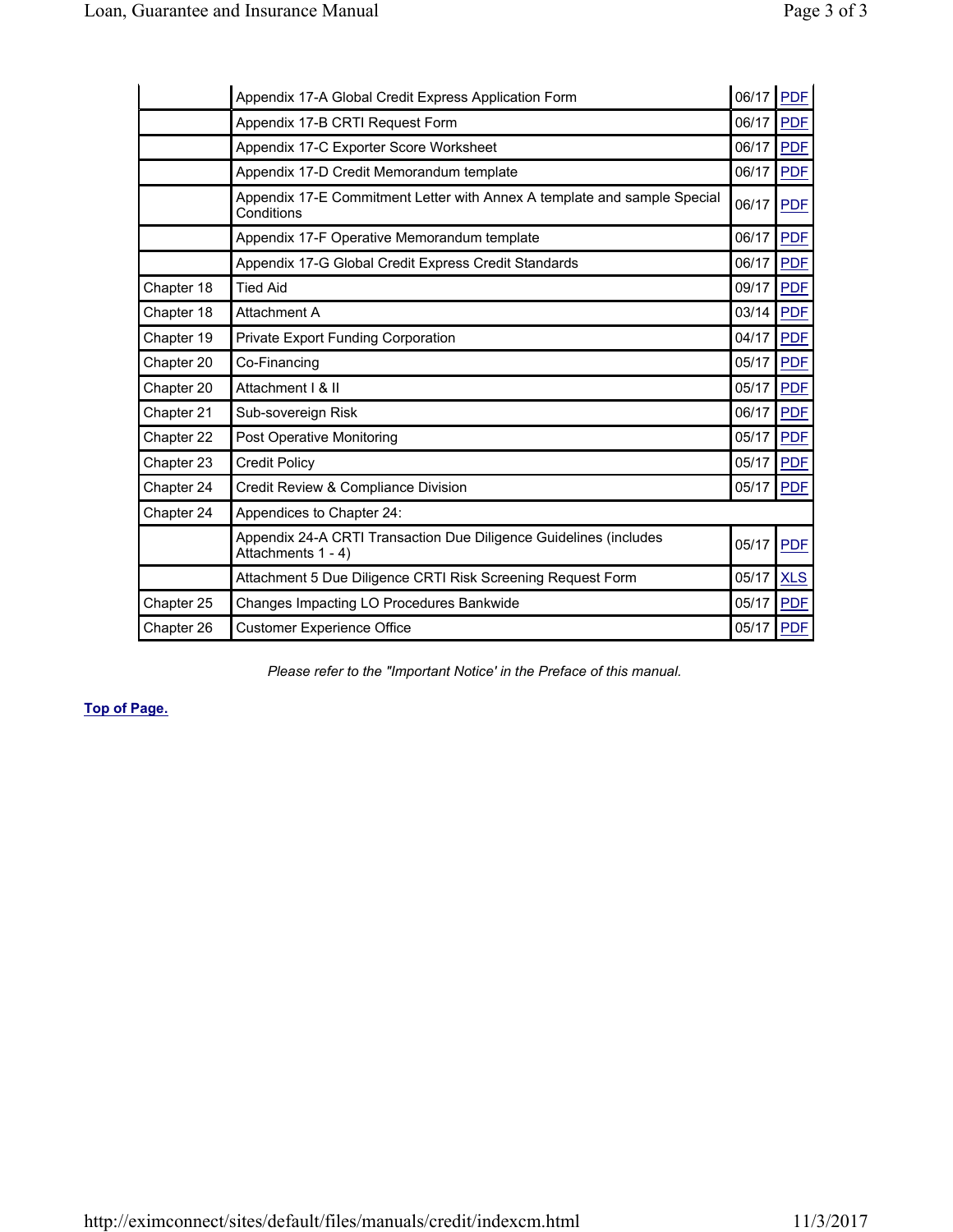# **ASSET MANAGEMENT DIVISION OPERATING MANUAL**

# **FUNCTIONS, RESOURCES, GOAL AND OBJECTIVES, EMPLOYEE STANDARDS**



**Copyright © March 2009, by the Export-Import Bank of the United States**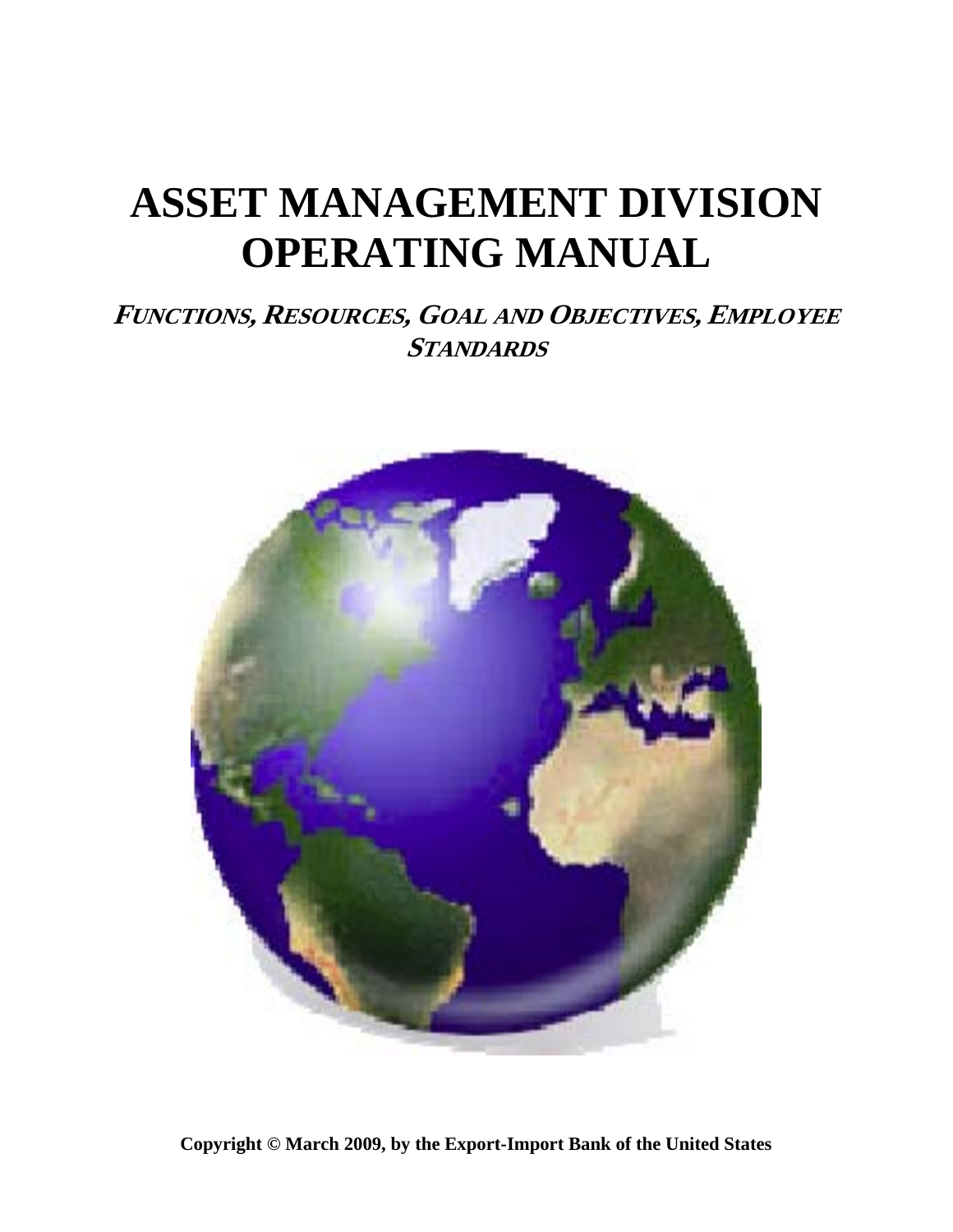# **TABLE OF CONTENTS**

| 1.   |                                                                       |                  |
|------|-----------------------------------------------------------------------|------------------|
| 1.1  |                                                                       |                  |
|      | 1.1.1. Risk Management Approach                                       | 7                |
|      | <b>Risk Tolerance Level</b><br>1.1.2.                                 | $\overline{7}$   |
|      | 1.1.3. Determination Of Current Portfolio Risk Level                  | $\overline{7}$   |
|      | 1.1.4. Process Of Risk Adjustment                                     | $\overline{7}$   |
|      | 1.1.5. Monitoring                                                     | $\bf{8}$         |
|      | 1.1.6. Ongoing Process Review And Improvement                         | 8                |
|      |                                                                       |                  |
|      | 1.2.1. Inclusion within Office of CFO                                 | 8                |
|      | 1.2.2.<br><b>Management Oversight</b>                                 | 9                |
|      | Delegated Authority and the Board of Directors<br>1.2.3.              | $\boldsymbol{9}$ |
| 1.3. | TRANSFER OF CREDIT ASSETS AND DISBURSEMENT PROCEDURES 9               |                  |
|      |                                                                       |                  |
|      |                                                                       |                  |
| 2.   | <b>PROJECT FINANCE &amp; CORPORATE GROUP (\$20+ MILLION)  11</b>      |                  |
|      | 2.1. TRANSFER OF CREDIT ASSETS AND DISBURSEMENT PROCEDURES 11         |                  |
|      | <b>Transaction Assignment</b><br>2.1.1.                               | 11               |
|      | 2.1.2.<br><b>Transfer of Project Finance Cases</b>                    | 13               |
|      | 2.1.3.<br><b>Transfer of Corporate Finance Cases</b>                  | 14               |
|      | <b>Originating Officer's Continuing Involvement</b><br>2.1.4.         | 14               |
|      | <b>Transmittal of the Transaction's Legal Documentation</b><br>2.1.5. | 14               |
|      | <b>Creation of the Transaction File</b><br>2.1.6.                     | 14               |
|      | 2.1.7. Disbursement Procedures                                        | 14               |
| 2.2. |                                                                       | 15               |
|      | 2.2.1. Mission and Purpose                                            | 15               |
|      | 2.2.2. Evaluation Methodology                                         | 15               |
|      | 2.2.3.<br><b>Process and Procedures</b>                               | 16               |
|      | 2.2.4. Watch List                                                     | 70               |
|      | <b>Responsibility Matrix</b><br>2.2.5.                                | 71               |
|      |                                                                       | 72               |
|      | 2.3.1. Guiding Principles On Restructurings                           | 73               |
|      | 2.3.2. Management Oversight                                           | 74               |
|      | 2.3.3. Information Management                                         | 75               |
|      | 2.3.4. Restructuring Process                                          | 75               |
|      |                                                                       | 82               |
| 2.5. |                                                                       |                  |
| 2.6. |                                                                       |                  |
|      | 2.6.1.<br><b>Debt For Equity Shares</b>                               | 85               |
|      | <b>Liquidation Of Defaulted Assets</b><br>2.6.2.                      | 87               |
|      | <b>Exit Strategy</b><br>2.6.3.                                        | 88               |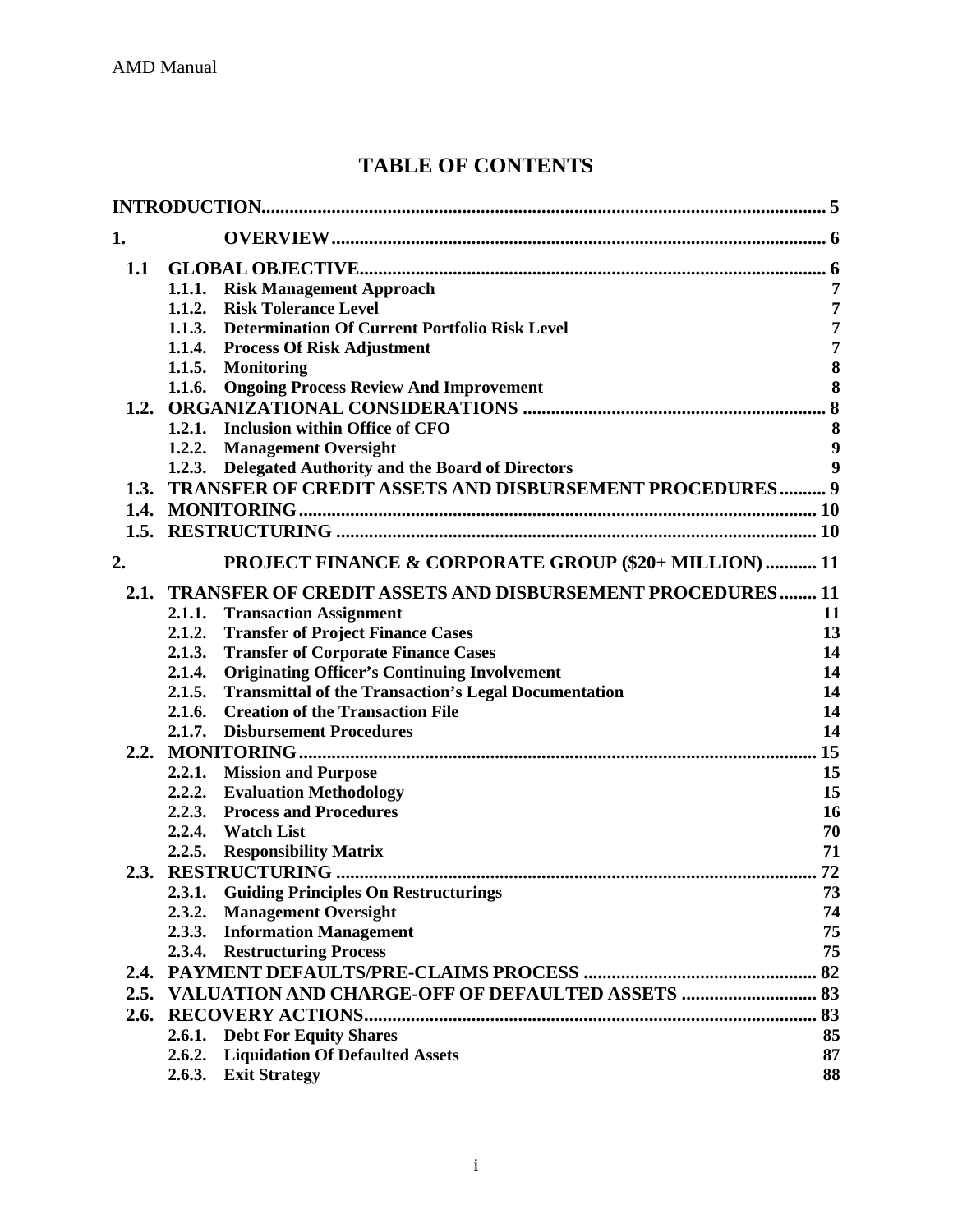| 3.   |                                                                    | 91         |
|------|--------------------------------------------------------------------|------------|
|      |                                                                    | 91         |
|      | 3.1.1. Information Management and Tracking                         | 92         |
|      | 3.1.2. Amendment Characteristics                                   | 92         |
|      | 3.1.3. Compliance Approach                                         | 92         |
|      | 3.1.4. Policy on Transfer or Sale of Guaranteed Loans              | 92         |
|      | 3.1.5. Processing Amendments                                       | 93         |
|      |                                                                    |            |
|      | 3.3. EXPIRED TRANSACTIONS - CANCELLATIONS OF UNUTILIZED CREDITS 97 |            |
| 4.   | <b>DUTIES AND RESPONSIBILITIES OF AMRG OFFICER  98</b>             |            |
|      |                                                                    |            |
|      |                                                                    | 98         |
|      |                                                                    | 99         |
|      |                                                                    |            |
| 4.5. |                                                                    |            |
|      | 4.5.1. AMRG Officer Performance Standards                          | <b>100</b> |
|      | 4.5.2. AMRG Officer Work Behavior Standards                        | 101        |
|      | 4.5.3. AMRG Officer Attendance and Appearance Standards            | <b>101</b> |
|      | <b>Employee Awards Standards</b><br>4.5.4.                         | 101        |

**EXHIBITS 111**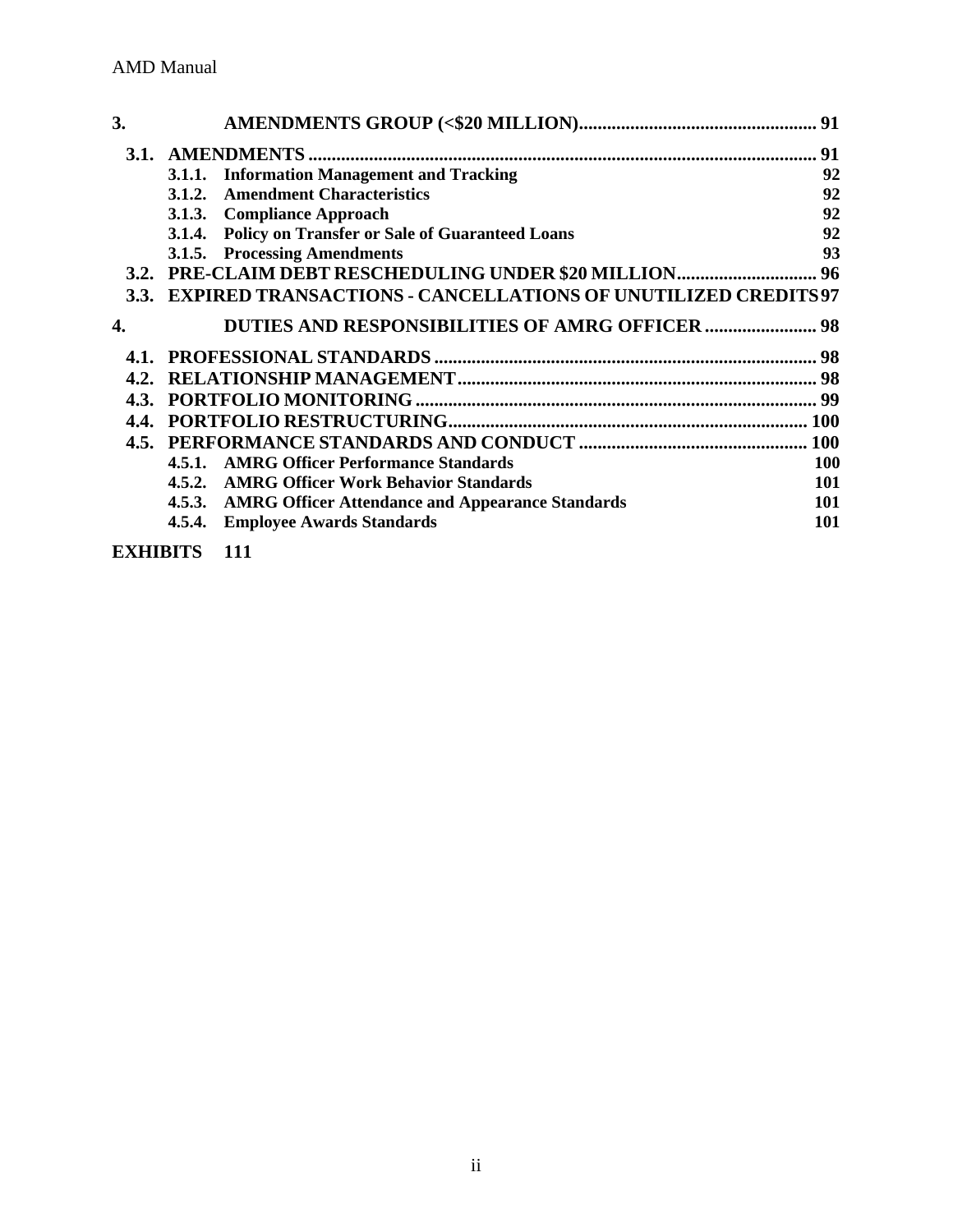# **OPERATIONS AND MANAGEMENT REPORTING DIVISION MANUAL**

# **CREDIT ADMINISTRATION**

# **DISBURSEMENT OF GUARANTEES AND LOANS**

**Prepared 2005 (Updated through January 2017) Updates: EOL processing, web links, co-financing, disbursement document clarifications**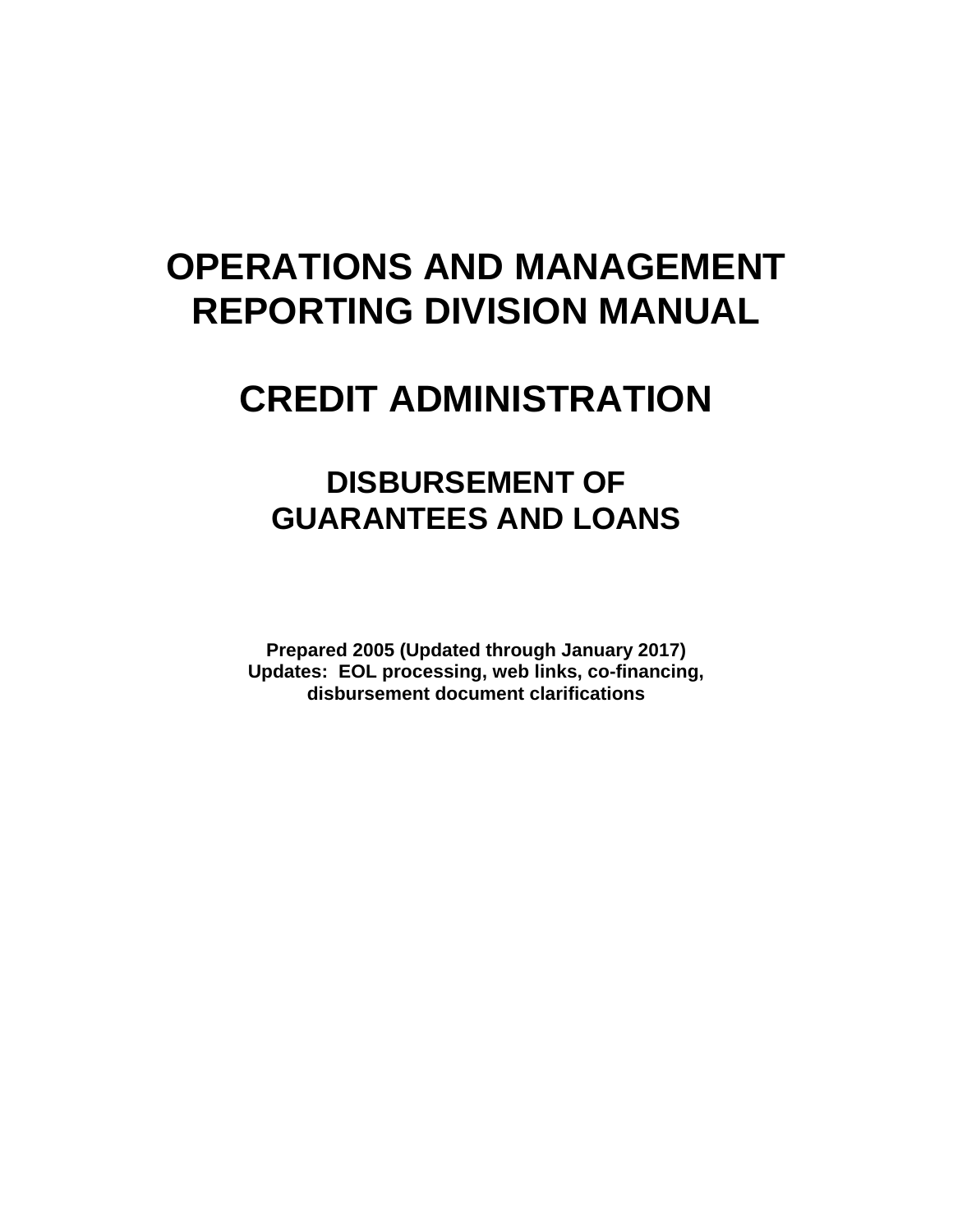# **TABLE OF CONTENTS**

# **CHAPTER 1 – INTRODUCTION**

Legal Structure

Long-term Guarantees Medium-term Guarantees Credit Guarantee Facilities Direct Loans

Prior to First Disbursement Case Assignment Working File Set-up Operative Memorandum

## **CHAPTER 2 – DISBURSEMENT DOCUMENTS**

U.S. Goods and Services Local Cost Goods and Services

## **CHAPTER 3 – DIRECT LOANS**

Disbursement Procedures Reimbursement Letter of Credit

### **CHAPTER 4 – LONG-TERM GUARANTEES**

Disbursement Procedures Reimbursement Letter of Credit Endorsement of Guarantee Legend

### **CHAPTER 5 – MEDIUM-TERM GUARANTEES**

Disbursement Procedures Electronic Compliance Program (ECP) PEFCO Small Lender Document Review

# **CHAPTER 6 – CREDIT GUARANTEE FACILITY (CGF)**

Disbursement Procedures

# **CHAPTER 7 – OTHER SPECIAL FINANCING ISSUES**

Aircraft